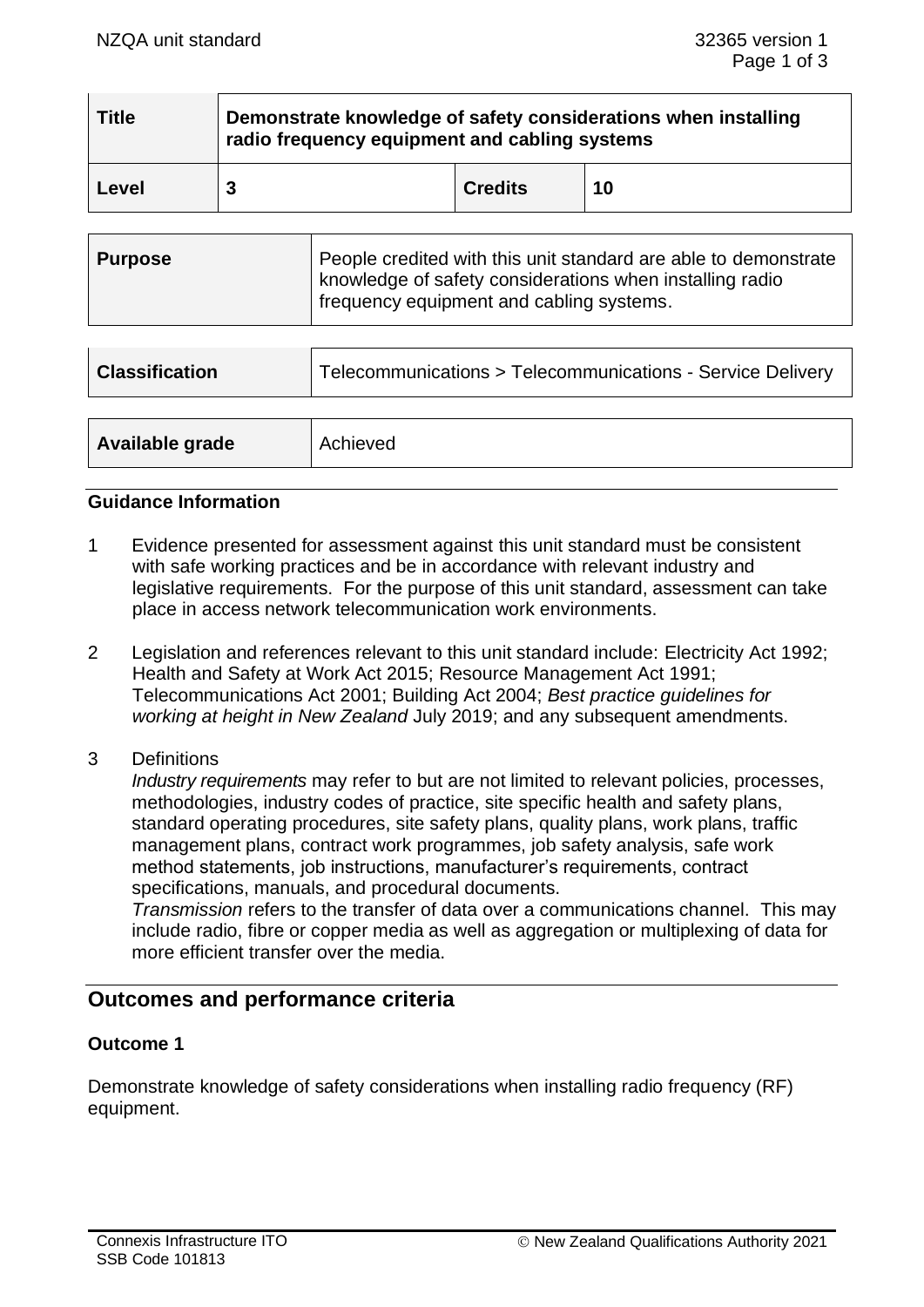#### **Performance criteria**

- 1.1 The New Zealand permissible public and occupational electro-magnetic radiation (EMR) exposure limits are explained for both RF workers and the public.
- 1.2 The potential biological effects of overexposure to EMR are explained.
- 1.3 Strategies for identifying, eliminating, minimising, or isolating on-site EMR hazards are explained in terms of the limitations of each method.
	- Range personal monitoring devices, documentation, signage, EMR measuring devices, calculations, co-location records.
- 1.4 Methods of reporting EMR hazards are described.
- 1.5 Risk reduction strategies for working at heights are explained in accordance with best practice guidelines for working at height in New Zealand.
- 1.6 The dangers of, and strategies for harm reduction, when working near towers or antennae with ice build-up are explained.
- 1.7 Hazards associated with equipment or cable in confined spaces are identified and explained in terms of risk reduction strategies.
- 1.8 Tower and unused feeder earthing are explained in terms of personal safety considerations.

#### **Outcome 2**

Demonstrate knowledge of safety considerations when installing cabling systems.

#### **Performance criteria**

- 2.1 Hazards for fibre optical shards are identified and risk reduction strategies are explained.
- 2.2 Hazards associated with lasers and light sources are explained.
	- Range connectors, macrobends, damaged fibres, inspection microscopes.
- 2.3 Hazards are identified, and risk reduction strategies are explained for the termination of copper cables.

| Planned review date | 31 December 2026 |
|---------------------|------------------|
|                     |                  |